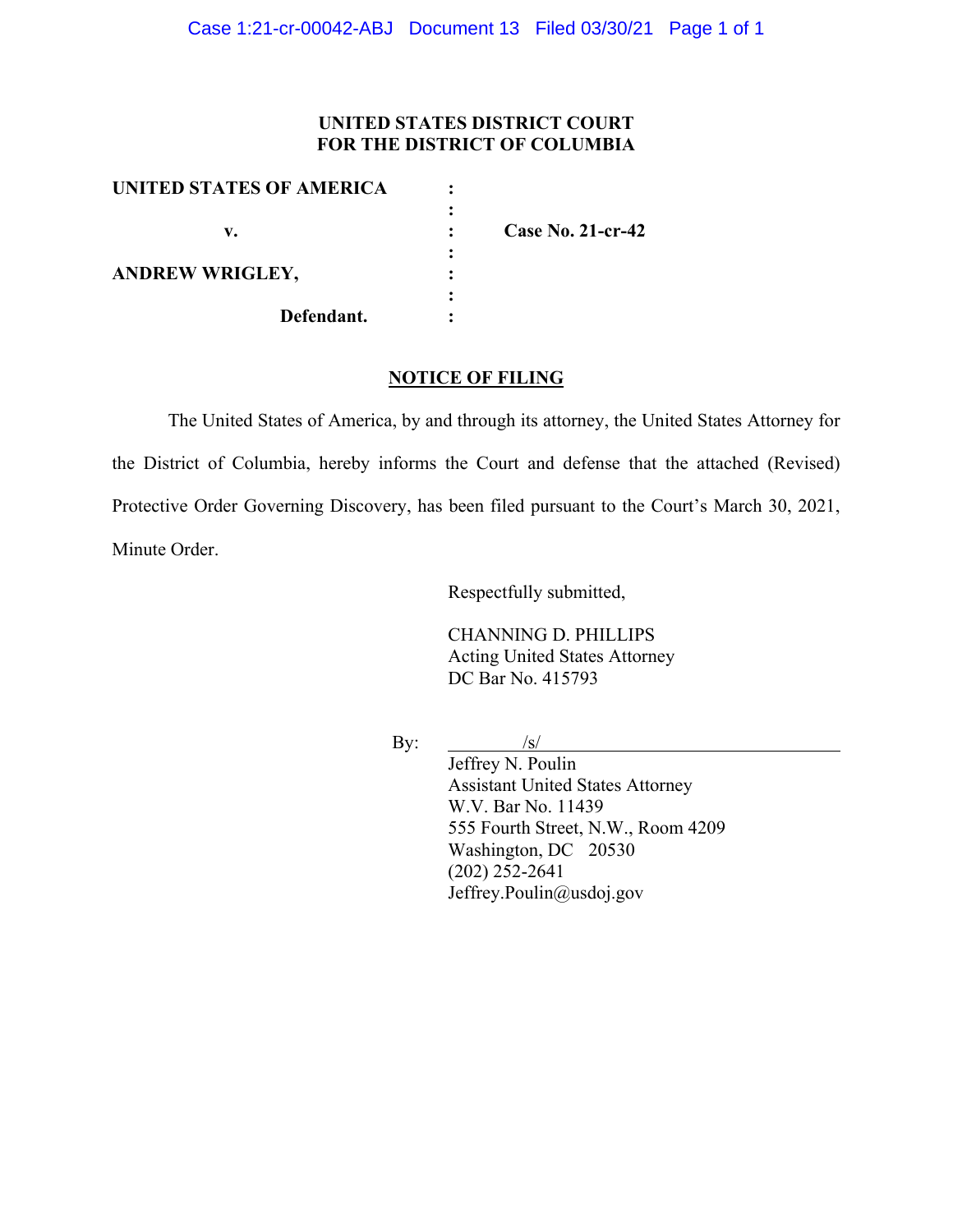### **UNITED STATES DISTRICT COURT FOR THE DISTRICT OF COLUMBIA**

| UNITED STATES OF AMERICA |                          |
|--------------------------|--------------------------|
| v.                       | <b>Case No. 21-cr-42</b> |
| <b>ANDREW WRIGLEY,</b>   |                          |
| Defendant.               |                          |

#### **PROTECTIVE ORDER GOVERNING DISCOVERY**

To expedite the flow of discovery material between the parties and adequately protect the

United States' legitimate interests, it is, pursuant to the Court's authority under Fed. R. Crim. P.

16(d)(1) and with the consent of the parties, ORDERED:

1. **Materials Subject to this Order.** This Order governs materials provided by the

United States at any stage of discovery during this case and which the United States has

identified as either "Sensitive" or "Highly Sensitive." Examples of materials that the United

States may designate as "Sensitive" or "Highly Sensitive" pursuant to this Order include but are

not limited to:

- a. Personal identity information as identified in Rule 49.1 of the Federal Rules of Criminal Procedure, as well as telephone numbers, email addresses, driver's license numbers, and similar unique identifying information;
- b. Information regarding the government's confidential sources;
- c. Information that may jeopardize witness security;
- d. Contact information for, photographs of, and private conversations with individuals that do not appear to be related to the criminal conduct in this case;
- e. Medical or mental health records;
- f. Sources and methods law-enforcement officials have used, and will continue to use, to investigate other criminal conduct related to the publicly filed charges;
- g. Surveillance camera footage from the U.S. Capitol Police's extensive system of cameras on U.S. Capitol grounds;<sup>1</sup>

 $1$  To be clear, this does not include footage from body worn cameras from other police departments that responded on January 6, 2021, the vast amount of which the United States will *not* designate as Sensitive or Highly Sensitive. (Body worn camera footage will be marked Sensitive or Highly Sensitive only if it contains material described in paragraph one above or for a similar reason not anticipated by this Order.)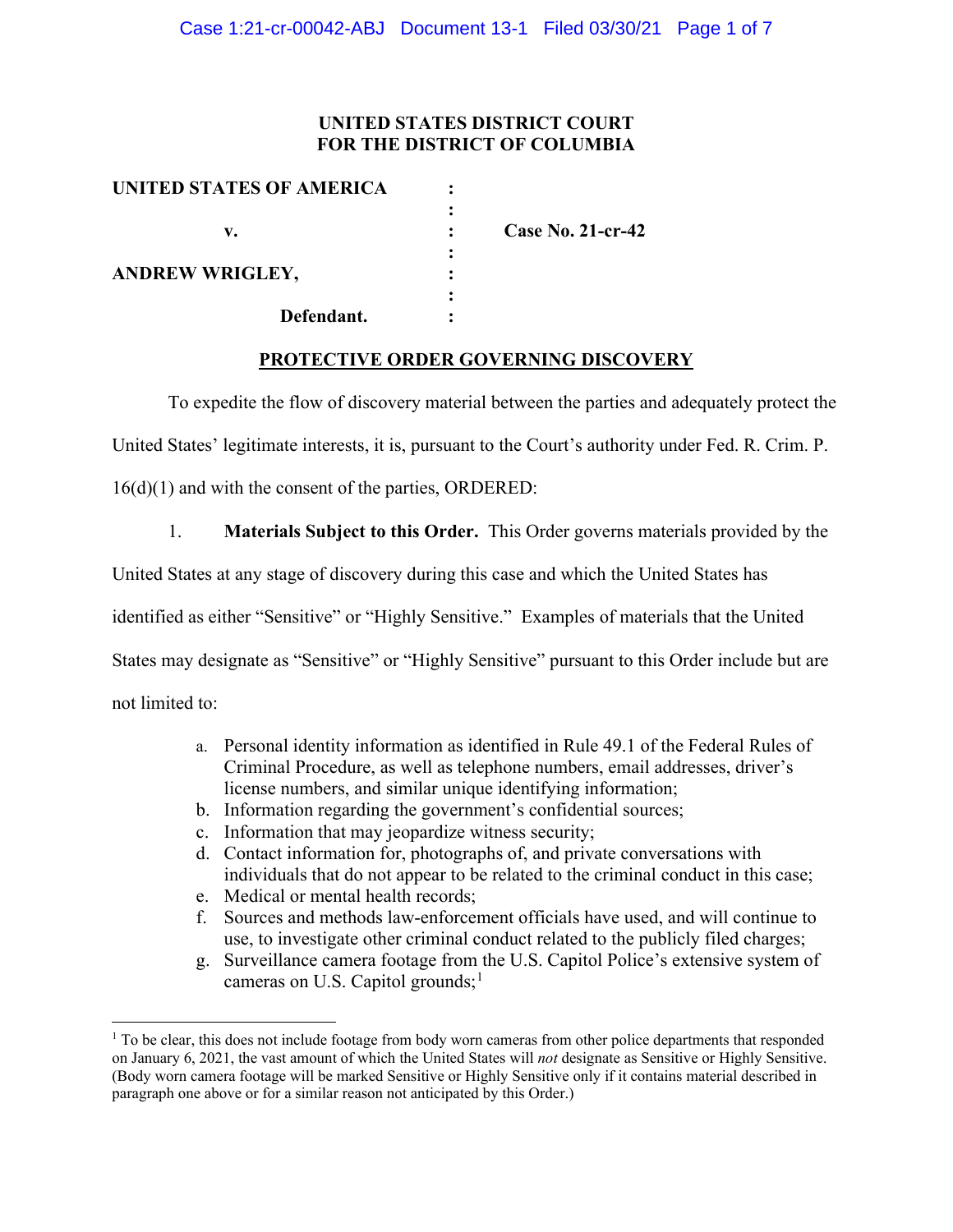- h. Repair estimates from the Architect of the Capitol;
- i. Materials designated as "security information" pursuant 2 U.S.C. §1979; and
- j. Tax returns or tax information.

This Order will not be used to designate materials as Sensitive or Highly Sensitive unless such designation is necessary for one of the reasons stated in this paragraph or for a similar reason not anticipated by this Order. The government agrees to make every effort to provide discovery in a manner that will allow for most discovery to be produced without such designations.

2. **Defendant.** Any reference to "Defendant" herein refers individually to each

defendant identified in the caption above.

3. **Legal Defense Team.** The "legal defense team" includes defense counsel

(defined as counsel of record in this case, including any post-conviction or appellate counsel)

and any attorneys, investigators, paralegals, support staff, and expert witnesses who are advising

or assisting defense counsel in connection with this case.

# 4. **Rules for the Handling of Sensitive and Highly Sensitive Materials.**

- a. **Limitations on Use.** Defendant and the legal defense team may use Sensitive and Highly Sensitive discovery materials solely in connection with the defense of this case and any other case connected to the events at the United States Capitol on January 6, 2021, including any post-conviction or appellate litigation, and for no other purpose, and in connection with no other proceeding, without further order of this Court.
- b. **Limitations on Dissemination.** No Sensitive or Highly Sensitive materials, or the information contained therein, may be disclosed to any persons other than Defendant, the legal defense team, or the person to whom the Sensitive or Highly Sensitive information solely and directly pertains or his/her counsel, without agreement of the United States or prior authorization from the Court.
- c. **Limitations on Reproduction.** Defendant, the legal defense team, and authorized persons shall not copy or reproduce the Sensitive or Highly Sensitive materials except in order to provide copies of the materials for use in connection with this case by Defendant, the legal defense team, the person to whom the Sensitive or Highly Sensitive information solely and directly pertains or his/her counsel, and other persons to whom the Court may authorize disclosure (collectively, "authorized persons").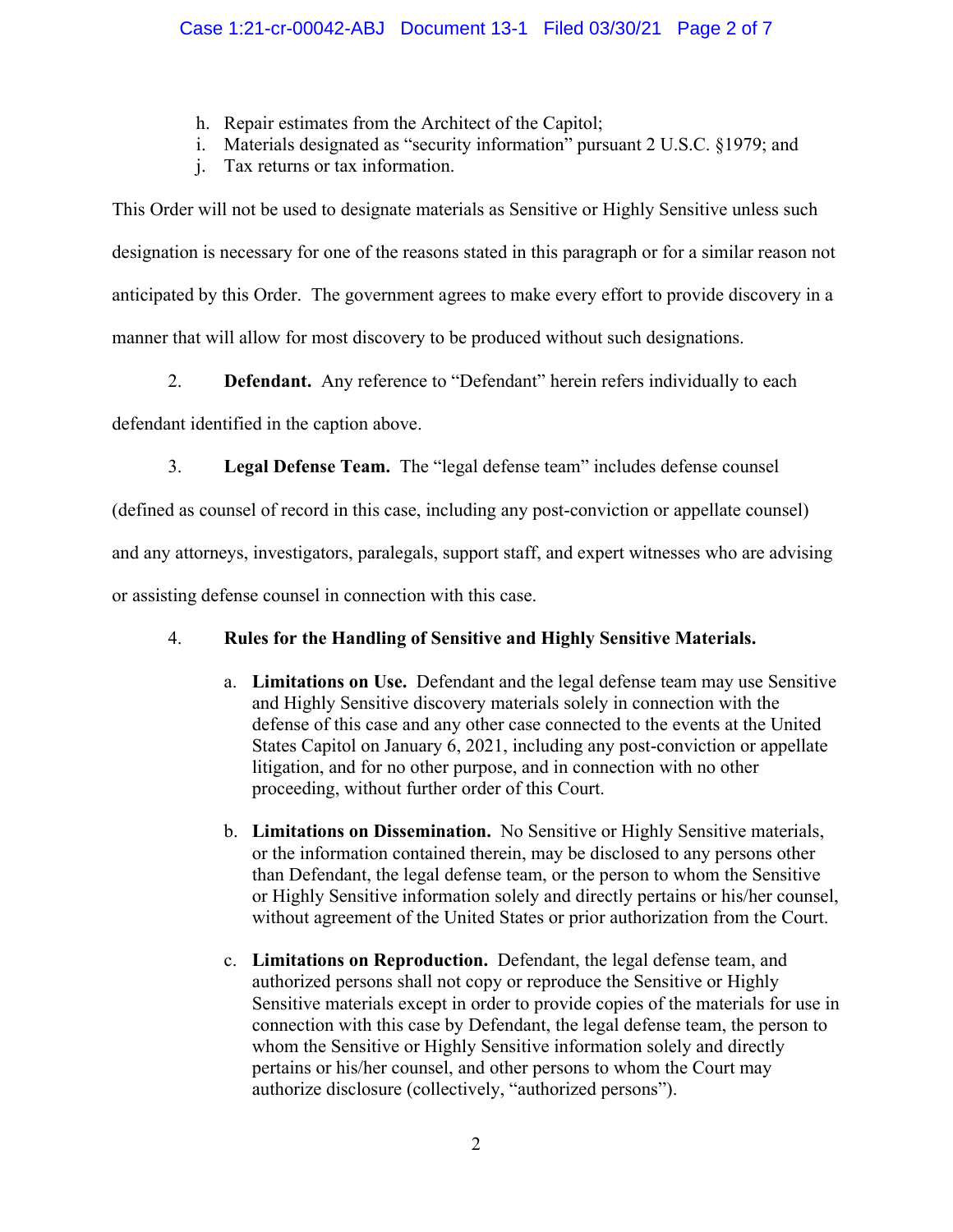If defense counsel provides Defendant access to Sensitive or Highly Sensitive materials, defense counsel must advise Defendant that Defendant may not record any personal identity information as identified in Rule 49.1 of the Federal Rules of Criminal Procedure or any telephone numbers, email addresses, driver's license numbers, and similar unique identifying information. By signing the attached affirmation, Defendant agrees not to do so.

Copies and reproductions, and any notes or records made in relation to the contents of the Sensitive and Highly Sensitive materials, are to be treated in the same manner as the original materials.

- d. **Court Filings.** Absent prior agreement by the parties or permission from the Court, no party shall disclose materials designated as Sensitive or Highly Sensitive in any public filing with the Court. Such materials shall be submitted under seal. Absent statutory authority, no party shall file such materials under seal without an order from the Court pursuant to Local Rule of Criminal Procedure 49(f)(6).
- e. **Court Hearings.** The restrictions in this Order shall not limit either party in the use of the materials in judicial proceedings in this case. The procedures for use of designated Sensitive and Highly Sensitive materials during any hearing or the trial of this matter shall be determined by the parties and the Court in advance of the hearing or trial. No party shall disclose materials designated Sensitive or Highly Sensitive in open court without agreement by the parties that such materials may be disclosed in open court or prior consideration by the Court.

## 5. **Additional Rules for Handling of Sensitive Materials.** The following

additional terms apply to Sensitive materials:

a. **Storage.** Sensitive materials must be maintained in the custody and control of Defendant, the legal defense team, and authorized persons. This restriction shall not apply to the person to whom the Sensitive information solely and directly pertains or his/her attorney.

#### 6. **Additional Rules for Handling of Highly Sensitive Materials.** The following

additional rules apply to Highly Sensitive materials:

a. **Additional Limitations on Dissemination.** Defense counsel may not provide a copy of Highly Sensitive materials to Defendant or permit Defendant to view such materials unsupervised by defense counsel or an attorney, investigator, paralegal, or support staff person employed by defense counsel.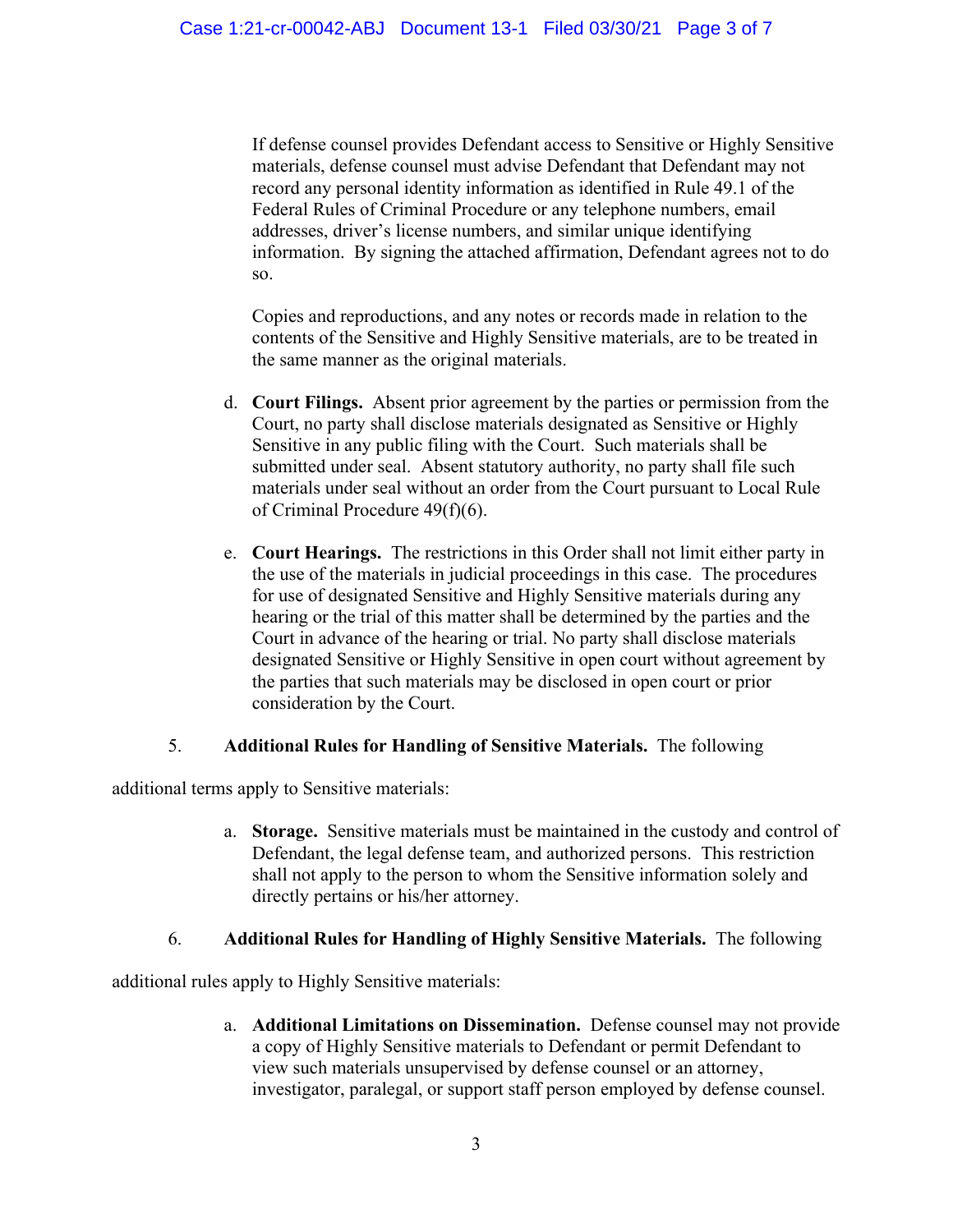The parties agree that defense counsel or an attorney, investigator, paralegal, or support staff person employed by defense counsel, may supervise Defendant by allowing access to Highly Sensitive materials through a cloudbased delivery system that permits Defendant to view the materials but does not permit Defendant the ability to download; provided that, prior to doing so, defense counsel first provides notice to the United States and allow the United States to file an objection with the Court if no agreement is reached.

- b. **Additional Limitations on Reproduction.** Counsel agrees that prior to showing materials to Defendant designated as Highly Sensitive, counsel or an attorney, investigator, paralegal, or support staff person employed by defense counsel will read Defendant the relevant parts of this Order, and remind Defendant of the consequences of violating the Order. If Defendant takes notes regarding Highly Sensitive materials, counsel or an attorney, investigator, paralegal, or support staff person employed by defense counsel must take reasonable steps to determine whether Defendant has copied any personal identity information as identified in Rule 49.1 of the Federal Rules of Criminal Procedure or any telephone numbers, email addresses, driver's license numbers, and similar unique identifying information.
- c. **Storage.** Highly Sensitive materials must be maintained in the custody and control of the legal defense team and authorized persons. This restriction shall not apply to the person to whom the Highly Sensitive information solely and directly pertains or his/her attorney.

7. **Viewing by Incarcerated Defendants.** If Defendant is in the custody of the

United States Marshals Service, defense counsel is authorized to provide a copy of discovery materials to the appropriate point of contact so that the defendant can view the discovery materials, subject to the terms of this Order.

8. **Disputes.** The parties shall make a good faith effort to resolve any dispute about a sensitivity designation before requesting the Court's intervention. The United States may agree to remove or reduce a sensitivity designation without further order of this Court. Whenever the redaction of specified information will resolve the basis for which a sensitivity designation was applied, the United States will agree to redaction, and such redaction will render the materials no longer subject to this Order. Any agreement to reduce or remove a sensitivity designation or to redact specific information shall be memorialized in writing.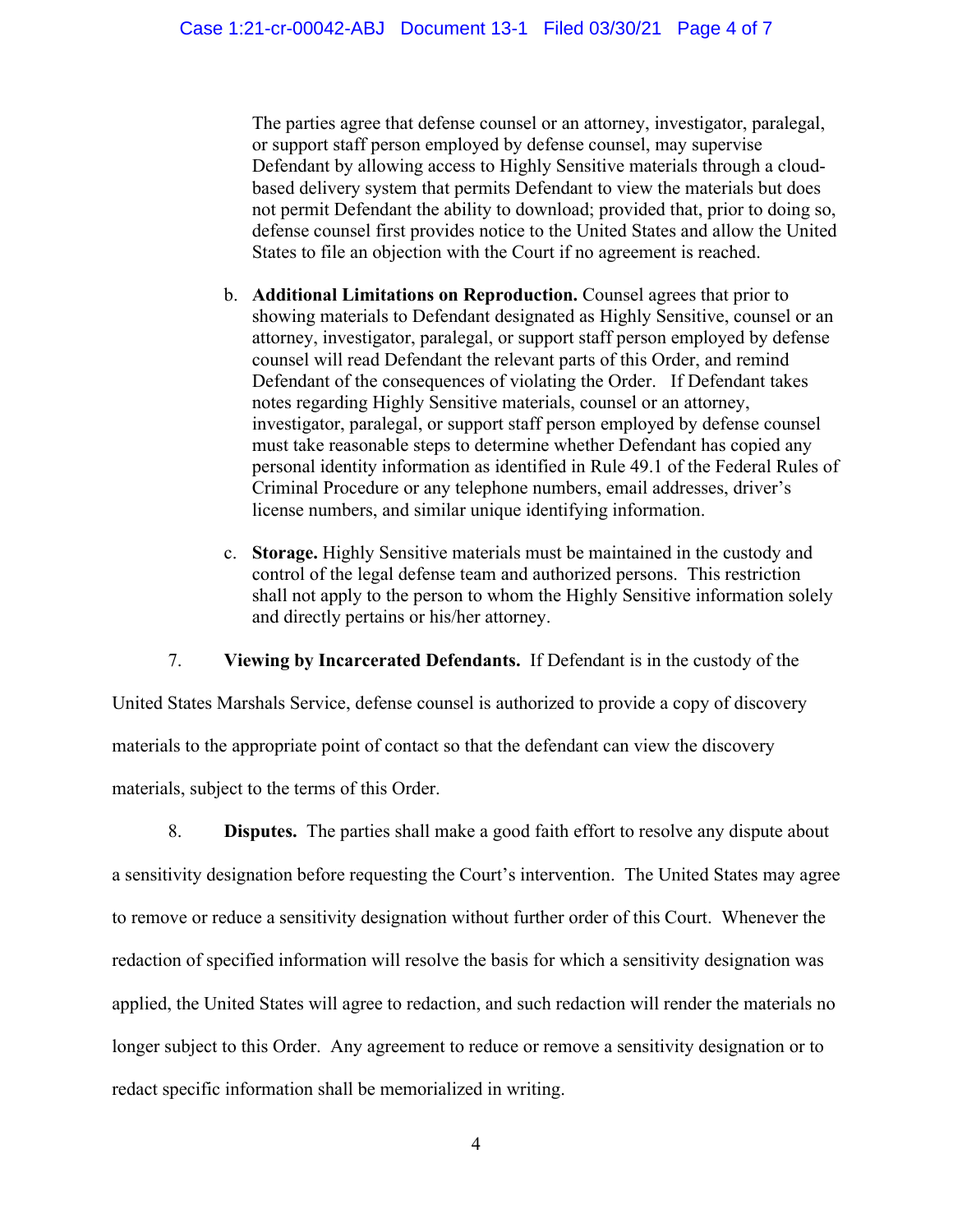#### Case 1:21-cr-00042-ABJ Document 13-1 Filed 03/30/21 Page 5 of 7

9. **Modification Permitted.** Nothing in this Order shall prevent any party from seeking modification of this Order nor prevent the defense from contesting a sensitivity designation. The parties agree that the burden of demonstrating the need for a protective order remains with the government at all times.

10. **Failure not Waiver.** The failure by the United States to designate any materials as Sensitive or Highly Sensitive upon disclosure shall not constitute a waiver of the United States' ability to later designate the materials as Sensitive or Highly Sensitive but the government must separately identify and memorialize the changed status of those materials in writing.

11. **Automatic Exclusions from this Order.** This Order does not apply to materials that:

- a. Are, or later become, part of the public court record, including materials that have been received in evidence in this or other public trials or hearings;
- b. Were derived directly from Defendant or that pertain solely to Defendant. Examples of such materials include Defendant's own financial records, telephone records, digital device downloads, social media records, electronic communications, arrest records, and statements to law enforcement; <sup>2</sup> and
- c. Materials that the defense obtains by means other than discovery.
- 12. **Government's Discovery Obligations.** Nothing in this Order modifies the

United States' obligations at any stage of discovery in this case pursuant to Federal Rules of

Criminal Procedure 16 and 26.2, Local Criminal Rule 5.1, 18 U.S.C. § 3500 (the Jencks Act),

and the government's general obligation to produce exculpatory and impeachment information in

criminal cases.

 $2$  Discoverable materials that were derived directly from Defendant or that pertain solely to Defendant are exempt from this Order regardless of whether the United States has designated any such materials as "Sensitive" or "Highly Sensitive" because the same materials are being provided or made available to co-defendants or other persons charged in connection with the events at the United States Capitol on January 6, 2021.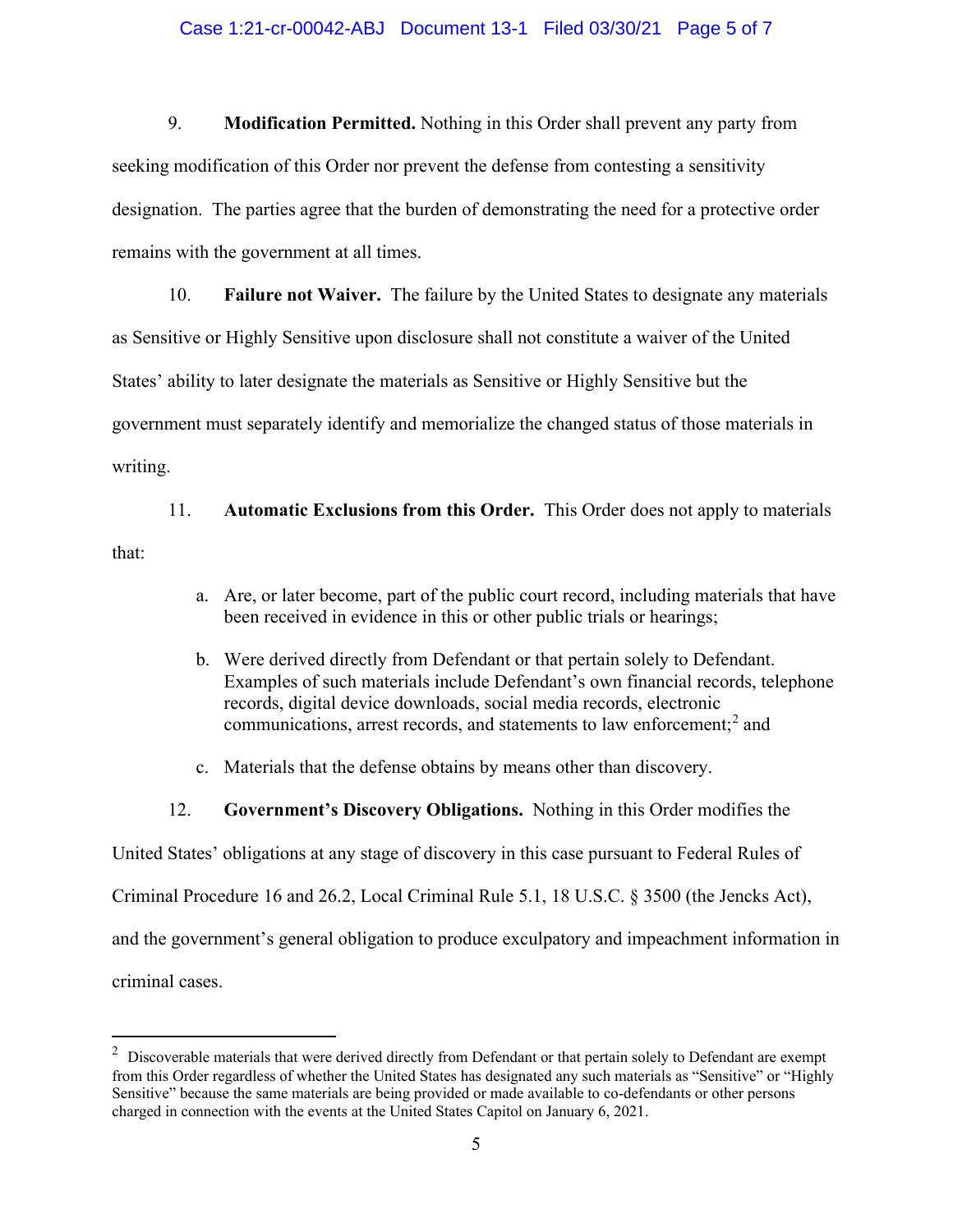#### Case 1:21-cr-00042-ABJ Document 13-1 Filed 03/30/21 Page 6 of 7

13. **Defense Counsel's Obligations.** Defense counsel must provide a copy of this Order to, and review the terms of this Order with, members of the legal defense team, Defendant, and any other person, before providing them access to Sensitive or Highly Sensitive materials. Defense counsel must obtain a fully executed copy of Attachment A before providing Defendant access to Sensitive or Highly Sensitive materials, and must file a copy with the Court within one week of execution.

14. **No Ruling on Discoverability or Admissibility**. This Order does not constitute a ruling on the question of whether any particular material is properly discoverable or admissible and does not constitute any ruling on any potential objection to the discoverability or admissibility of any material.

15. **Duration.** The terms of this Order shall remain in effect after the conclusion of this case and the parties shall be bound by it unless otherwise ordered by the Court.

**SO ORDERED** this \_\_\_\_\_ day of \_\_\_\_\_\_\_\_\_\_, 2021.

HONORABLE AMY B. JACKSON United States District Judge

\_\_\_\_\_\_\_\_\_\_\_\_\_\_\_\_\_\_\_\_\_\_\_\_\_\_\_\_\_\_\_\_\_\_\_\_\_